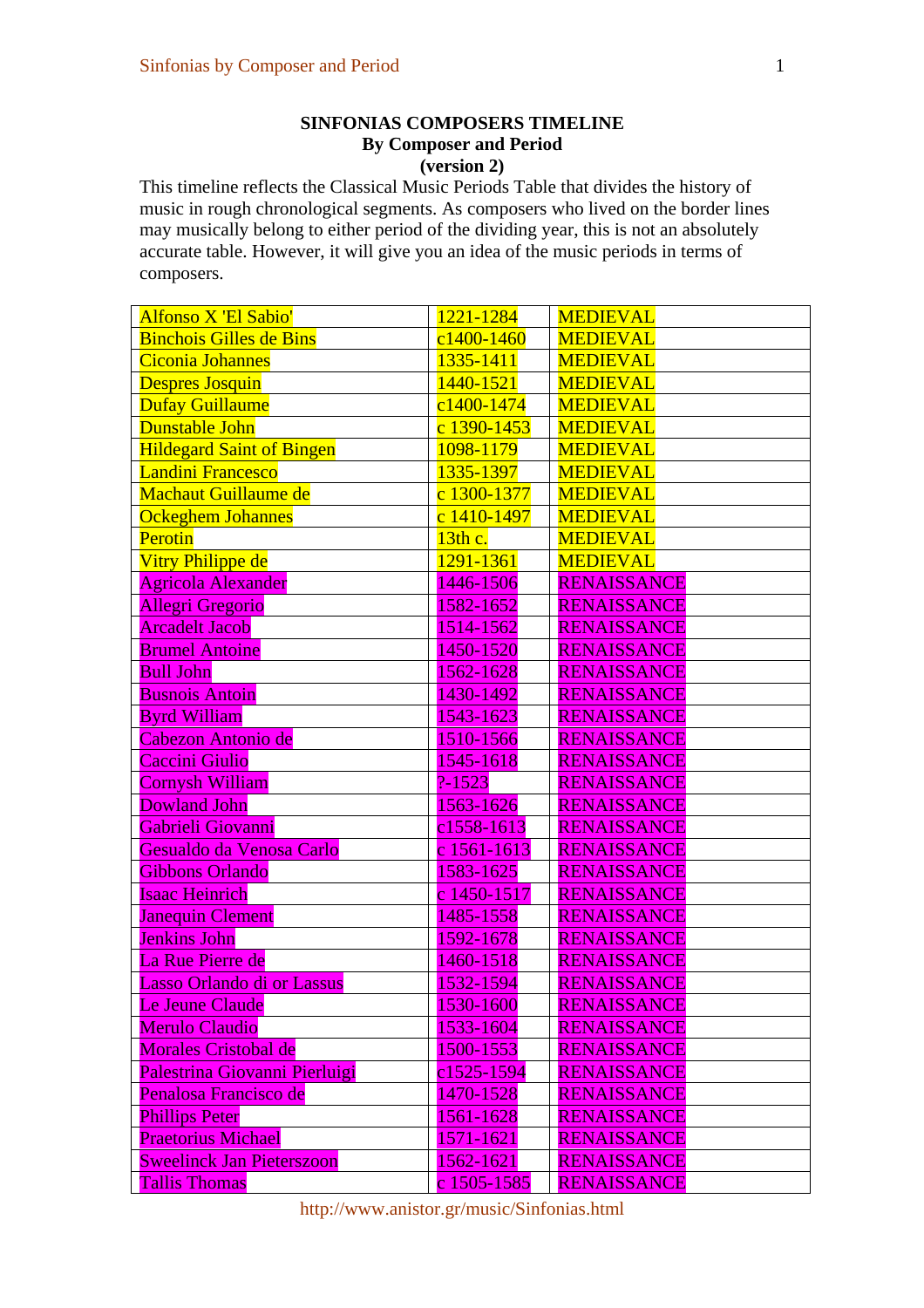| <b>Taverner John</b>                   | c 1490-1545 | <b>RENAISSANCE</b> |
|----------------------------------------|-------------|--------------------|
| <b>Titelouze Jean</b>                  | c 1562-1633 | <b>RENAISSANCE</b> |
| Victoria Tomas Luis de                 | 1548-1611   | <b>RENAISSANCE</b> |
| <b>Weelkes Thomas</b>                  | 1575-1623   | <b>RENAISSANCE</b> |
| Willaert Adrian                        | 1480-1562   | <b>RENAISSANCE</b> |
| <b>Wolkenstein Oswald von</b>          | 1377-1445   | <b>RENAISSANCE</b> |
| <b>Abel Carl Friedrich</b>             | 1723-1787   | <b>BAROQUE</b>     |
| <b>Albinoni Tomaso</b>                 | 1671-1751   | <b>BAROQUE</b>     |
| Albrechtsberger Johann                 | 1736-1809   | <b>BAROQUE</b>     |
| Anglebert Jean-Henri d'                | 1628-1691   | <b>BAROQUE</b>     |
| <b>Arne Thomas</b>                     | 1710-1778   | <b>BAROQUE</b>     |
| <b>Bach Carl Philipp Emanuel</b>       | 1714-1788   | <b>BAROQUE</b>     |
| <b>Bach Johann Christian</b>           | 1735-1782   | <b>BAROQUE</b>     |
| <b>Bach Johann Christoph Friedrich</b> | 1732-1795   | <b>BAROQUE</b>     |
| <b>Bach Johann Sebastian</b>           | 1685-1750   | <b>BAROQUE</b>     |
| <b>Biber Heinrich Ignaz Franz von</b>  | 1644-1704   | <b>BAROQUE</b>     |
| <b>Boccherini Luigi</b>                | 1743-1805   | <b>BAROQUE</b>     |
| Boismortier Joseph Bodin de            | 1689-1755   | <b>BAROQUE</b>     |
| <b>Boyce William</b>                   | 1711-1779   | <b>BAROQUE</b>     |
| <b>Buxtehude Dietrich</b>              | c 1637-1707 | <b>BAROQUE</b>     |
| Caldara Antonio                        | 1670-1736   | <b>BAROQUE</b>     |
| Carissimi Giacomo                      | 1605-1674   | <b>BAROQUE</b>     |
| <b>Charpentier Marc-Antoine</b>        | c 1645-1704 | <b>BAROQUE</b>     |
| Corelli Arcangelo                      | 1653-1713   | <b>BAROQUE</b>     |
| <b>Couperin Francois</b>               | 1668-1733   | <b>BAROQUE</b>     |
| <b>Couperin Louis</b>                  | 1626-1661   | <b>BAROQUE</b>     |
| <b>Dandrieu Jean Francois</b>          | 1682-1738   | <b>BAROQUE</b>     |
| <b>Delalande Michel-Richard</b>        | 1657-1726   | <b>BAROQUE</b>     |
| Frescobaldi Girolamo                   | 1583-1643   | <b>BAROQUE</b>     |
| Froberger Johann Jakob                 | 1617-1667   | <b>BAROQUE</b>     |
| Geminiani Francesco                    | 1687-1762   | <b>BAROQUE</b>     |
| <b>Goldberg Johann Gottlieb</b>        | 1727-1756   | <b>BAROQUE</b>     |
| <b>Grigny Nicolas de</b>               | 1672-1703   | <b>BAROQUE</b>     |
| <b>Handel Georg Friedrich</b>          | 1685-1759   | <b>BAROQUE</b>     |
| <b>Lawes William</b>                   | 1603-1645   | <b>BAROQUE</b>     |
| Le Clair Jean-Marie                    | 1697-1764   | <b>BAROQUE</b>     |
| <b>Locatelli Pietro</b>                | 1695-1764   | <b>BAROQUE</b>     |
| <b>Loeillet Jean-Baptiste</b>          | 1680-1730   | <b>BAROQUE</b>     |
| <b>Lully Jean-Baptiste</b>             | 1632-1687   | <b>BAROQUE</b>     |
| <b>Manfredini Francesco</b>            | 1684-1762   | <b>BAROQUE</b>     |
| <b>Marais Marin</b>                    | 1656-1728   | <b>BAROQUE</b>     |
| <b>Marcello Alessandro</b>             | 1684-1750   | <b>BAROQUE</b>     |
| <b>Monteverdi Claudio</b>              | 1567-1643   | <b>BAROQUE</b>     |
| <b>Muffat Georg</b>                    | 1653-1704   | <b>BAROQUE</b>     |
| Pachelbel Johann                       | 1653-1706   | <b>BAROQUE</b>     |
| <b>Purcell Henry</b>                   | 1659-1695   | <b>BAROQUE</b>     |
| <b>Quantz Johann Joachim</b>           | 1697-1773   | <b>BAROQUE</b>     |
| Rameau Jean-Philippe                   | 1683-1764   | <b>BAROQUE</b>     |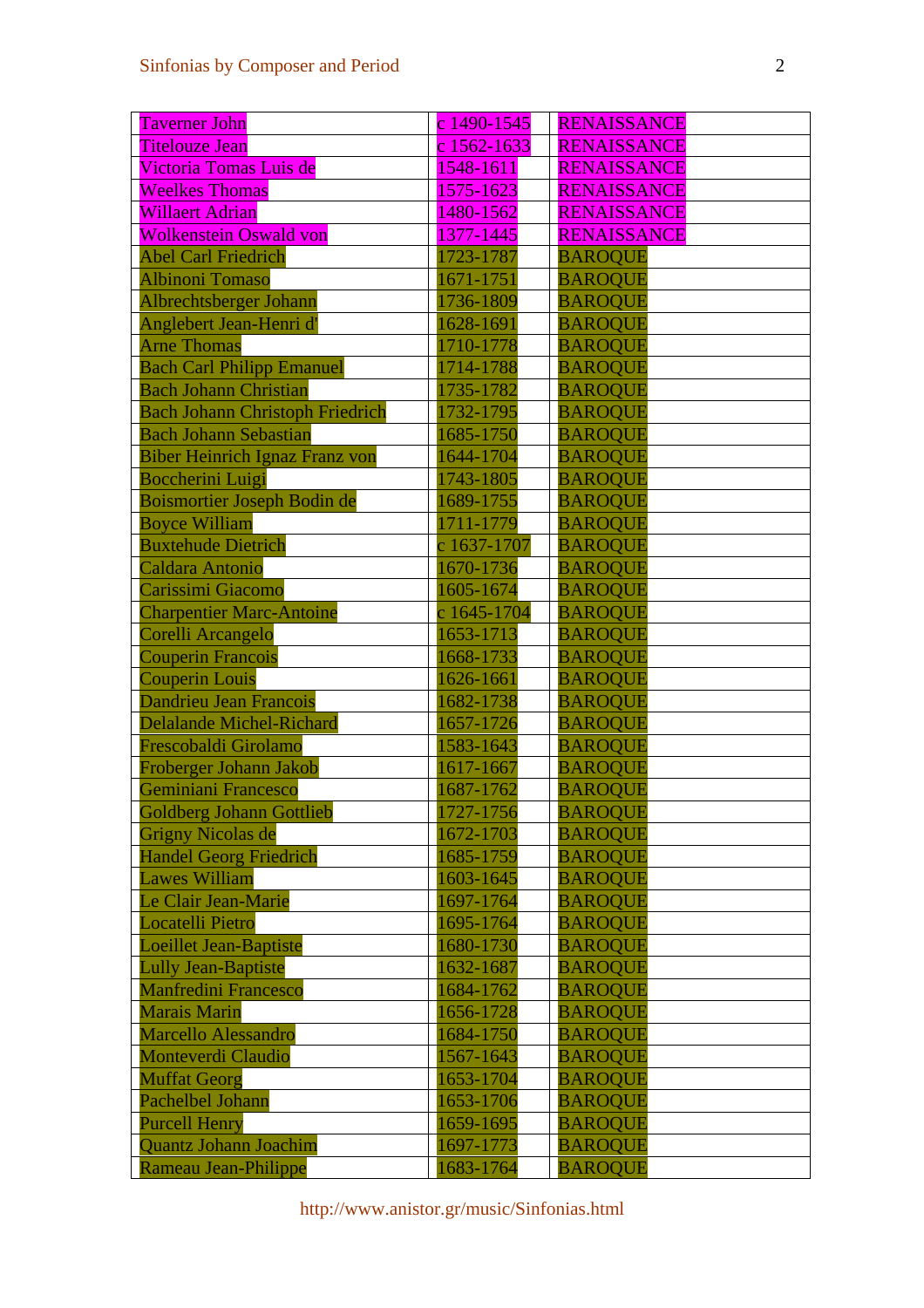| Ristori Giovanni Alberto             | 1692-1753 | <b>BAROQUE</b>   |
|--------------------------------------|-----------|------------------|
| Scarlatti Alessandro                 | 1660-1725 | <b>BAROQUE</b>   |
| <b>Scarlatti Domenico</b>            | 1685-1757 | <b>BAROQUE</b>   |
| <b>Schutz Heinrich</b>               | 1585-1672 | <b>BAROQUE</b>   |
| <b>Stanley John</b>                  | 1713-1786 | <b>BAROQUE</b>   |
| <b>Telemann Georg Philipp</b>        | 1681-1767 | <b>BAROQUE</b>   |
| <b>Torelli Giuseppe</b>              | 1658-1709 | <b>BAROQUE</b>   |
| <b>Tye Christopher</b>               | 16th c.   | <b>BAROQUE</b>   |
| Veracini Francesco Maria             | 1690-1768 | <b>BAROQUE</b>   |
| Vivaldi Antonio                      | 1678-1741 | <b>BAROQUE</b>   |
| <b>Wassenaer Unico Wilhelm</b>       | 1692-1766 | <b>BAROQUE</b>   |
| Zelenka Jan Dismas                   | 1679-1745 | <b>BAROQUE</b>   |
| <b>Bach Wilhelm Friedrich Ernst</b>  | 1759-1845 | CLASSICAL        |
| <b>Beethoven Ludwig van</b>          | 1770-1827 | <b>CLASSICAL</b> |
| Carulli Ferdinandi                   | 1770-1841 | <b>CLASSICAL</b> |
| Cherubini Luigi                      | 1760-1842 | CLASSICAL        |
| Cimarosa Domenico                    | 1749-1801 | CLASSICAL        |
| Diabelli Anton                       | 1781-1858 | CLASSICAL        |
| <b>Dittersdorf Karl Ditters von</b>  | 1739-1799 | CLASSICAL        |
| Donizetti Gaetano                    | 1797-1848 | <b>CLASSICAL</b> |
| <b>Elsner Josef Ksawery</b>          | 1766-1854 | CLASSICAL        |
| Field John                           | 1782-1837 | CLASSICAL        |
| Giuliani Mauro                       | 1781-1829 | CLASSICAL        |
| <b>Gluck Christoph Willibald</b>     | 1714-1787 | CLASSICAL        |
| <b>Haydn Franz Joseph</b>            | 1732-1809 | <b>CLASSICAL</b> |
| <b>Hummel Johann Nepomuk</b>         | 1778-1837 | CLASSICAL        |
| <b>Krommer Frantisek</b>             | 1759-1831 | CLASSICAL        |
| <b>Mozart Wolfgang Amadeus</b>       | 1756-1791 | <b>CLASSICAL</b> |
| Pergolesi Giovanni Battista          | 1710-1736 | CLASSICAL        |
| Reicha Anton                         | 1770-1836 | <b>CLASSICAL</b> |
| Salieri Antonio                      | 1750-1825 | CLASSICAL        |
| <b>Schubert Franz</b>                | 1797-1828 | CLASSICAL        |
| <b>Stamitz Carl</b>                  | 1745-1801 | <b>CLASSICAL</b> |
| <b>Tartini Giuseppe</b>              | 1692-1770 | CLASSICAL        |
| <b>Adam Adolphe Charles</b>          | 1803-1856 | <b>ROMANTIC</b>  |
| <b>Addinsell Richard</b>             | 1904-1977 | <b>ROMANTIC</b>  |
| Albert or D'Albert Eugen d'          | 1864-1932 | <b>ROMANTIC</b>  |
| <b>Alkan Charles</b>                 | 1813-1888 | <b>ROMANTIC</b>  |
| Arriaga Juan Crisostomo              | 1806-1826 | <b>ROMANTIC</b>  |
| <b>Aubert Daniel-Francois Esprit</b> | 1782-1871 | <b>ROMANTIC</b>  |
| <b>Berlioz Hector</b>                | 1803-1869 | <b>ROMANTIC</b>  |
| <b>Berwald Franz Adolf</b>           | 1796-1868 | <b>ROMANTIC</b>  |
| <b>Bizet Georges</b>                 | 1838-1875 | <b>ROMANTIC</b>  |
| <b>Boieldieu Francoise-Adrien</b>    | 1775-1834 | <b>ROMANTIC</b>  |
| <b>Boito Arrigo</b>                  | 1842-1918 | <b>ROMANTIC</b>  |
| <b>Borodin Alexander</b>             | 1833-1887 | <b>ROMANTIC</b>  |
| <b>Boulanger Lili</b>                | 1893-1918 | <b>ROMANTIC</b>  |
| <b>Brahms Johannes</b>               | 1833-1897 | <b>ROMANTIC</b>  |

http://www.anistor.gr/music/Sinfonias.html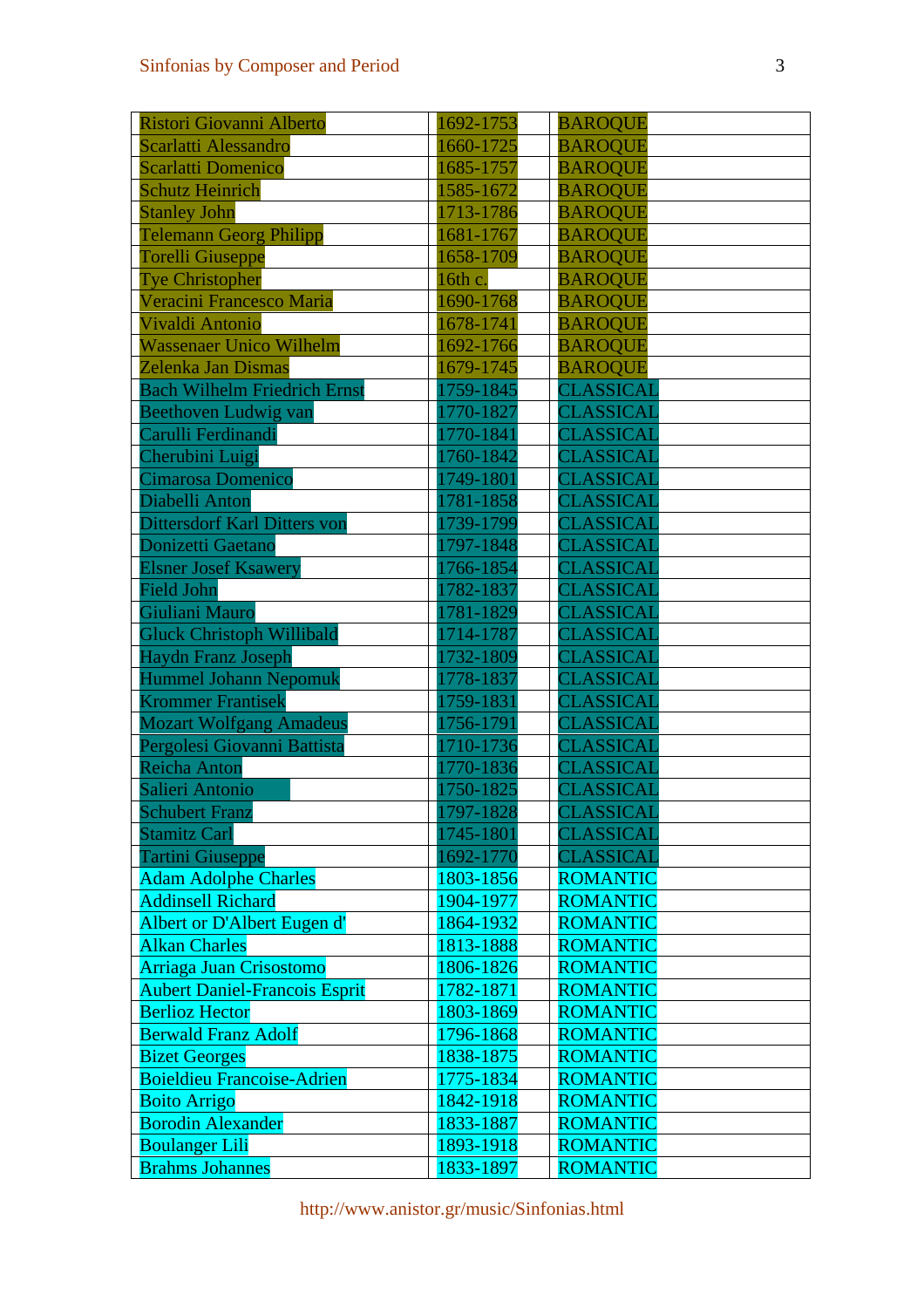| <b>Chopin Frederic</b>               | 1810-1849 | <b>ROMANTIC</b> |
|--------------------------------------|-----------|-----------------|
| <b>Delibes</b> Leo                   | 1836-1891 | <b>ROMANTIC</b> |
| <b>Delius Frederick</b>              | 1862-1934 | <b>ROMANTIC</b> |
| <b>Eisler Hanns</b>                  | 1898-1962 | <b>ROMANTIC</b> |
| <b>Franck Cesar Auguste</b>          | 1822-1890 | <b>ROMANTIC</b> |
| <b>Gade Niels Wilhelm</b>            | 1817-1890 | <b>ROMANTIC</b> |
| Glinka Mikhail                       | 1804-1857 | <b>ROMANTIC</b> |
| <b>Gottschalk Louis Moreau</b>       | 1829-1869 | <b>ROMANTIC</b> |
| <b>Gounod Charles</b>                | 1818-1893 | <b>ROMANTIC</b> |
| <b>Granados Enrique</b>              | 1867-1916 | <b>ROMANTIC</b> |
| Hartmann Karl Amadeus                | 1905-1963 | <b>ROMANTIC</b> |
| <b>Kokkonen Joonas</b>               | 1921-1996 | <b>ROMANTIC</b> |
| <b>Lehar Franz</b>                   | 1870-1948 | <b>ROMANTIC</b> |
| Leoncavallo Ruggero                  | 1857-1919 | <b>ROMANTIC</b> |
| <b>Liszt Franz</b>                   | 1811-1886 | <b>ROMANTIC</b> |
| <b>MacDowell Edward</b>              | 1861-1908 | <b>ROMANTIC</b> |
| <b>Mahler Gustav</b>                 | 1860-1911 | <b>ROMANTIC</b> |
| <b>Martinen Tauno</b>                | 1912-     | <b>ROMANTIC</b> |
| <b>Massenet Jules</b>                | 1842-1912 | <b>ROMANTIC</b> |
| <b>Mendelssohn Felix</b>             | 1809-1847 | <b>ROMANTIC</b> |
| <b>Mercadante Giuseppe Saverio</b>   | 1795-1870 | <b>ROMANTIC</b> |
| <b>Mompou Federico</b>               | 1893-1987 | <b>ROMANTIC</b> |
| <b>Mussorgsky Modest</b>             | 1839-1881 | <b>ROMANTIC</b> |
| <b>Offenbach Jacques</b>             | 1819-1880 | <b>ROMANTIC</b> |
| <b>Onslow Georges</b>                | 1784-1853 | <b>ROMANTIC</b> |
| Paganini Niccolo                     | 1782-1840 | <b>ROMANTIC</b> |
| <b>Piston Walter</b>                 | 1894-1976 | <b>ROMANTIC</b> |
| <b>Ponchielli Amilcare</b>           | 1834-1886 | <b>ROMANTIC</b> |
| <b>Rheinberger Joseph Gabriel</b>    | 1839-1901 | <b>ROMANTIC</b> |
| Sarasate Pablo de                    | 1844-1908 | <b>ROMANTIC</b> |
| <b>Schmidt Franz</b>                 | 1874-1939 | <b>ROMANTIC</b> |
| <b>Schumann Robert</b>               | 1810-1856 | <b>ROMANTIC</b> |
| <b>Smetana Bedrich</b>               | 1824-1884 | <b>ROMANTIC</b> |
| <b>Sor Fernando</b>                  | 1778-1839 | <b>ROMANTIC</b> |
| <b>Spohr Louis</b>                   | 1784-1859 | <b>ROMANTIC</b> |
| <b>Stanford Charles</b>              | 1852-1924 | <b>ROMANTIC</b> |
| <b>Strauss Johann Elder</b>          | 1804-1849 | <b>ROMANTIC</b> |
| Strauss Johann II (Jr.)              | 1825-1899 | <b>ROMANTIC</b> |
| <b>Suppe Franz von</b>               | 1819-1895 | <b>ROMANTIC</b> |
| <b>Tchaikovsky Peter Ilick</b>       | 1840-1893 | <b>ROMANTIC</b> |
| <b>Thomas Charles-Louis-Ambroise</b> | 1811-1896 | <b>ROMANTIC</b> |
| Verdi Giuseppe                       | 1813-1901 | <b>ROMANTIC</b> |
| <b>Wagner Richard</b>                | 1813-1883 | <b>ROMANTIC</b> |
| Weber Carl Maria von                 | 1786-1826 | <b>ROMANTIC</b> |
| <b>Ysaye Eugene-August</b>           | 1858-1931 | <b>ROMANTIC</b> |
| Albeniz Isaac Manuel F.              | 1860-1909 | POST-ROMANTIC   |
| Alfven Hugo                          | 1872-1960 | POST-ROMANTIC   |
| Alwyn William                        | 1905-1985 | POST-ROMANTIC   |

http://www.anistor.gr/music/Sinfonias.html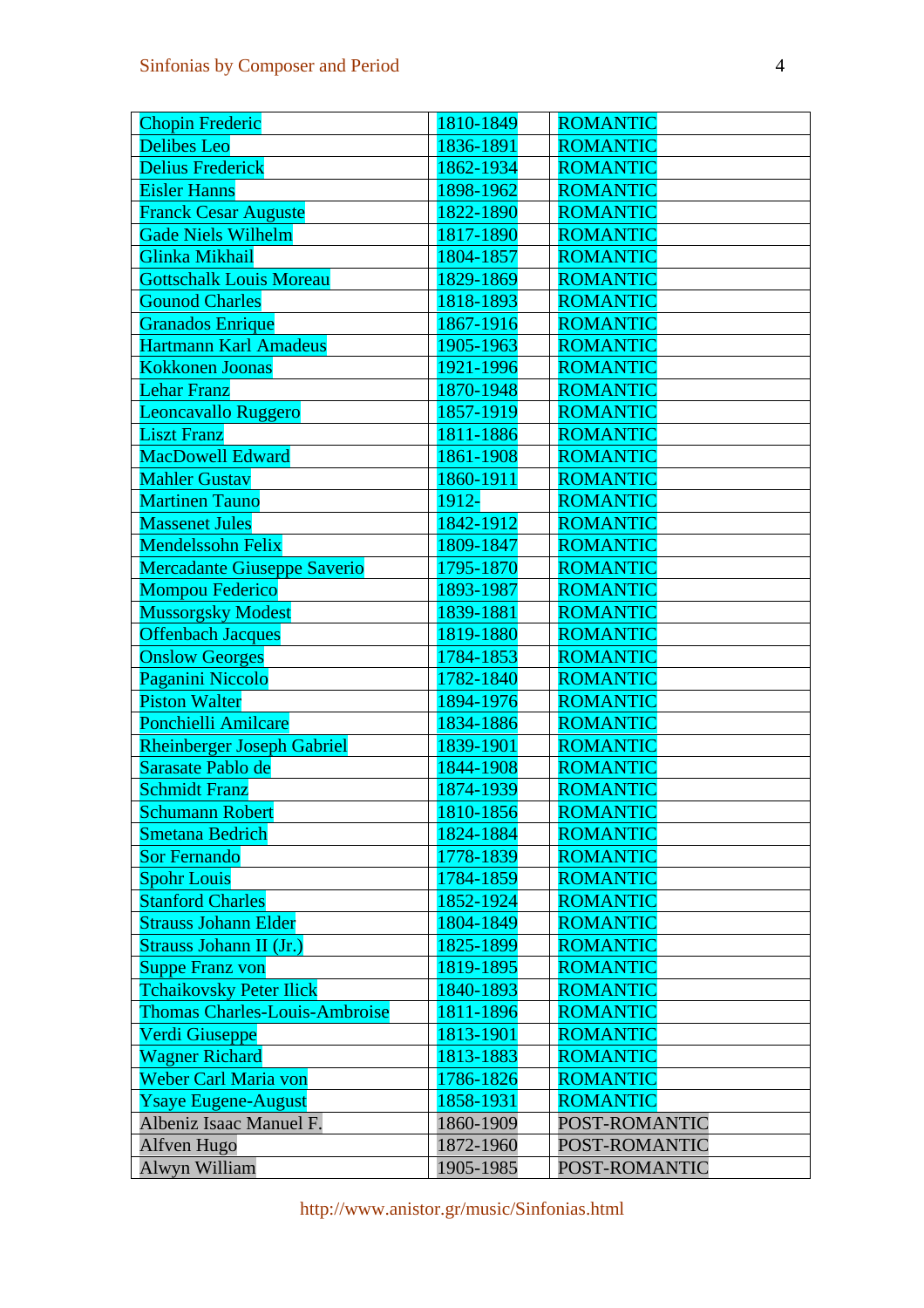| <b>Antheil George</b>            | 1900-1959 | POST-ROMANTIC |
|----------------------------------|-----------|---------------|
| <b>Arensky Anton Stepanovich</b> | 1861-1906 | POST-ROMANTIC |
| <b>Arnell Richard</b>            | 1917-     | POST-ROMANTIC |
| <b>Arnold Malcolm Henry</b>      | 1921-     | POST-ROMANTIC |
| <b>Auric Georges</b>             | 1899-1983 | POST-ROMANTIC |
| <b>Balakirev</b> , Mili          | 1837-1910 | POST-ROMANTIC |
| <b>Barraque Jean</b>             | 1928-1973 | POST-ROMANTIC |
| <b>Bruch Max</b>                 | 1838-1920 | POST-ROMANTIC |
| <b>Bruckner Anton</b>            | 1824-1896 | POST-ROMANTIC |
| <b>Chabrier Emmanuel</b>         | 1841-1894 | POST-ROMANTIC |
| <b>Charpentier Gustave</b>       | 1860-1956 | POST-ROMANTIC |
| <b>Chausson Ernest</b>           | 1855-1899 | POST-ROMANTIC |
| Cilea Francesco                  | 1866-1950 | POST-ROMANTIC |
| Dukas Paul                       | 1865-1935 | POST-ROMANTIC |
| <b>Dvorak Antonin</b>            | 1841-1904 | POST-ROMANTIC |
| <b>Elgar Edward</b>              | 1857-1934 | POST-ROMANTIC |
| <b>Faure Gabriel</b>             | 1845-1924 | POST-ROMANTIC |
| Giordano Umberto                 | 1867-1948 | POST-ROMANTIC |
| <b>Glasunov Alexander</b>        | 1865-1936 | POST-ROMANTIC |
| <b>Gliere Reinhold</b>           | 1875-1956 | POST-ROMANTIC |
| <b>Grieg Edvard</b>              | 1843-1907 | POST-ROMANTIC |
| Humperdinck Engelbert            | 1854-1921 | POST-ROMANTIC |
| Indy Vincent-Paul d'             | 1851-1931 | POST-ROMANTIC |
| <b>Joplin Scott</b>              | 1868-1917 | POST-ROMANTIC |
| Lalo Edouard                     | 1823-1892 | POST-ROMANTIC |
| Mascagni Pietro                  | 1863-1945 | POST-ROMANTIC |
| Moszkowski Moritz                | 1854-1925 | POST-ROMANTIC |
| <b>Orff Carl</b>                 | 1895-1982 | POST-ROMANTIC |
| Parry Hubert                     | 1848-1918 | POST-ROMANTIC |
| Piazzolla Astor                  | 1921-1992 | POST-ROMANTIC |
| Puccini Giacomo                  | 1858-1924 | POST-ROMANTIC |
| Rachmaninov Sergei               | 1873-1943 | POST-ROMANTIC |
| <b>Reger Max</b>                 | 1873-1916 | POST-ROMANTIC |
| Rimsky-Korsakov Nikolai          | 1844-1908 | POST-ROMANTIC |
| <b>Saint-Saens Camille</b>       | 1835-1921 | POST-ROMANTIC |
| Satie Eric                       | 1866-1925 | POST-ROMANTIC |
| <b>Strauss Richard</b>           | 1864-1949 | POST-ROMANTIC |
| Vaughan Williams Ralph           | 1872-1958 | POST-ROMANTIC |
| Wolf Hugo                        | 1860-1903 | POST-ROMANTIC |
| Zemlinsky Alexander von          | 1871-1942 | POST-ROMANTIC |
| <b>Babbitt Milton</b>            | 1916-     | <b>MODERN</b> |
| <b>Barber Samuel</b>             | 1910-1981 | <b>MODERN</b> |
| <b>Bartok Bela</b>               | 1881-1945 | <b>MODERN</b> |
| <b>Bax Arnold</b>                | 1883-1953 | <b>MODERN</b> |
| <b>Berg Alban</b>                | 1885-1935 | <b>MODERN</b> |
| <b>Bernstein Leonard</b>         | 1918-1990 | <b>MODERN</b> |
| <b>Bliss Arthur</b>              | 1891-1975 | <b>MODERN</b> |
| <b>Bloch Ernest</b>              | 1880-1959 | <b>MODERN</b> |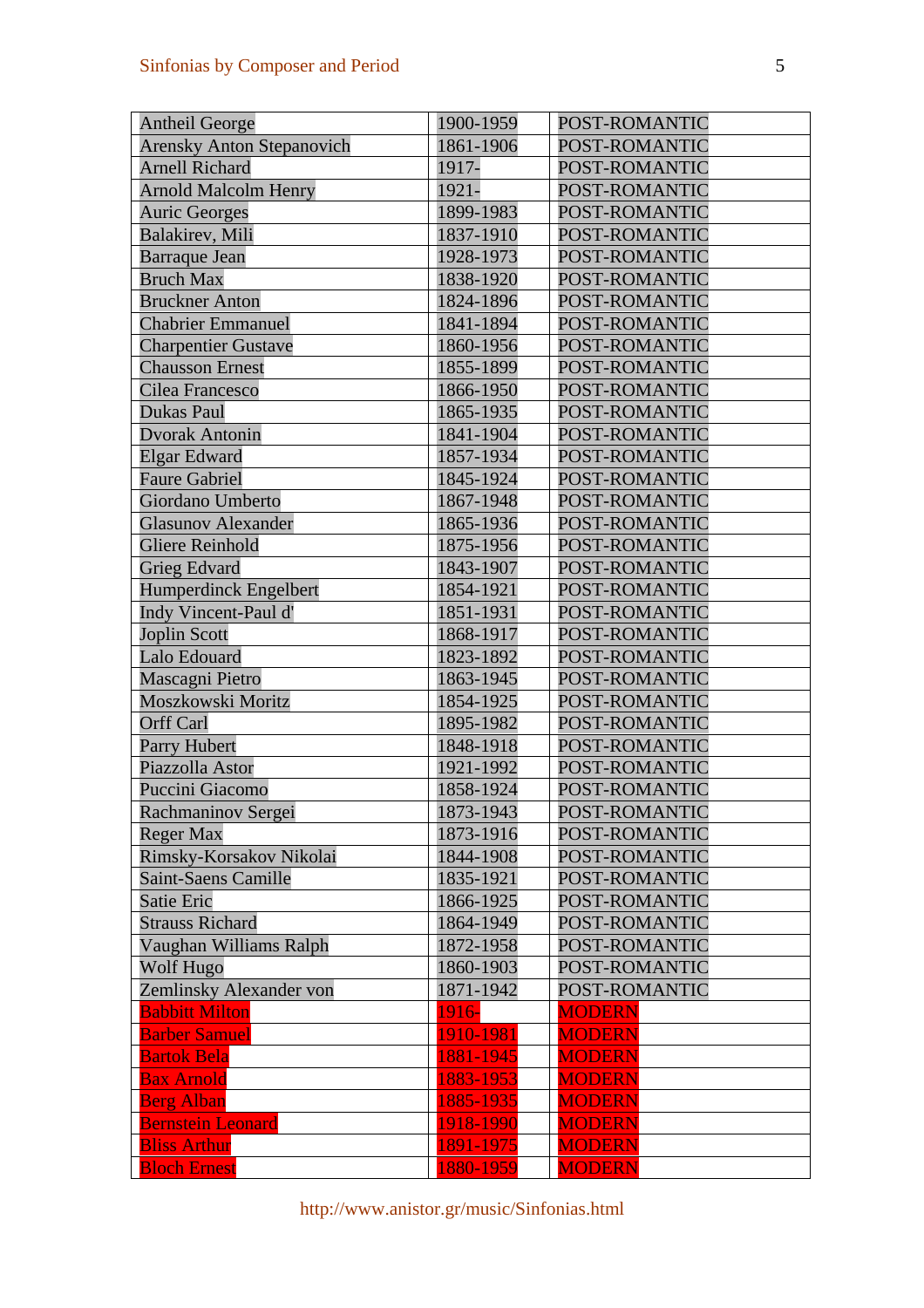| <b>Brian Havergal</b>               | 1876-1972    | <b>MODERN</b> |
|-------------------------------------|--------------|---------------|
| <b>Bridge Frank</b>                 | 1879-1941    | <b>MODERN</b> |
| <b>Britten Benjamin</b>             | 1913-1976    | <b>MODERN</b> |
| <b>Busoni Ferrouccio</b>            | 1866-1924    | <b>MODERN</b> |
| Carpenter, John                     | 1948-        | <b>MODERN</b> |
| <b>Carter Elliot Cook</b>           | 1908-        | <b>MODERN</b> |
| <b>Copland Aaron</b>                | 1900-1990    | <b>MODERN</b> |
| <b>Davies Peter Maxwell</b>         | 1934-        | <b>MODERN</b> |
| <b>Debussy Claude</b>               | 1862-1918    | <b>MODERN</b> |
| <b>Durufle Maurice</b>              | 1905-1986    | <b>MODERN</b> |
| <b>Enesco or Enescu Georges</b>     | 1881-1955    | <b>MODERN</b> |
| <b>Falla Manuel de</b>              | 1876-1946    | <b>MODERN</b> |
| <b>Feldman Morton</b>               | 1926-1987    | <b>MODERN</b> |
| <b>Francaix Jean</b>                | 1912-1997    | <b>MODERN</b> |
| Gershwin George                     | 1898-1937    | <b>MODERN</b> |
| Ginastera Alberto Evaristo          | 1916-1983    | <b>MODERN</b> |
| <b>Harris Roy</b>                   | 1898-1979    | <b>MODERN</b> |
| <b>Harrison Lou</b>                 | 1917-        | <b>MODERN</b> |
| <b>Hindemith Paul</b>               | 1895-1963    | <b>MODERN</b> |
| <b>Holst Gustavus Theodore</b>      | 1874-1934    | <b>MODERN</b> |
| <b>Honegger Arthur</b>              | 1892-1955    | <b>MODERN</b> |
| <b>Hovhaness Alan</b>               | 1911-2000    | <b>MODERN</b> |
| <b>Ibert Jacques</b>                | 1890-1962    | <b>MODERN</b> |
| <b>Ives, Charles</b>                | 1874-1954    | <b>MODERN</b> |
| <b>Janacek Leos</b>                 | 1854-1928    | <b>MODERN</b> |
| <b>Kabalevsky Dmitri Borisovich</b> | 1904-1987    | <b>MODERN</b> |
| <b>Khachaturian Aram Ilich</b>      | 1903-1978    | <b>MODERN</b> |
| <b>Kodaly Zoltan</b>                | 1882-1967    | <b>MODERN</b> |
| <b>Koechlin Charles</b>             | 1867-1950    | <b>MODERN</b> |
| <b>Martinu Bohuslav</b>             | 1890-1959    | <b>MODERN</b> |
| <b>Maxwell Davies Peter</b>         | 1934-        | <b>MODERN</b> |
| Menotti Giancarlo                   | <b>1911-</b> | <b>MODERN</b> |
| <b>Messiaen Olivier</b>             | 1908-1992    | <b>MODERN</b> |
| <b>Milhaud Darius</b>               | 1892-1974    | <b>MODERN</b> |
| <b>Nancarrow Conlon</b>             | 1912-1997    | <b>MODERN</b> |
| <b>Nielsen Carl</b>                 | 1865-1931    | <b>MODERN</b> |
| <b>Partch Harry</b>                 | 1901-1974    | <b>MODERN</b> |
| <b>Pettersson Allan</b>             | 1911-1980    | <b>MODERN</b> |
| <b>Poulenc Francis</b>              | 1899-1963    | <b>MODERN</b> |
| <b>Prokofiev Sergei</b>             | 1891-1953    | <b>MODERN</b> |
| <b>Ravel Maurice</b>                | 1875-1937    | <b>MODERN</b> |
| <b>Respighi Ottorino</b>            | 1879-1936    | <b>MODERN</b> |
| <b>Rodrigo Joaquin</b>              | 1901-1999    | <b>MODERN</b> |
| <b>Roussel Albert</b>               | 1869-1937    | <b>MODERN</b> |
| <b>Schoenberg Arnold</b>            | 1874-1951    | <b>MODERN</b> |
| <b>Schuman William</b>              | 1910-1992    | <b>MODERN</b> |
| <b>Scriabin Alexander</b>           | 1872-1915    | <b>MODERN</b> |
| <b>Sculthorpe Peter</b>             | 1929-        | <b>MODERN</b> |